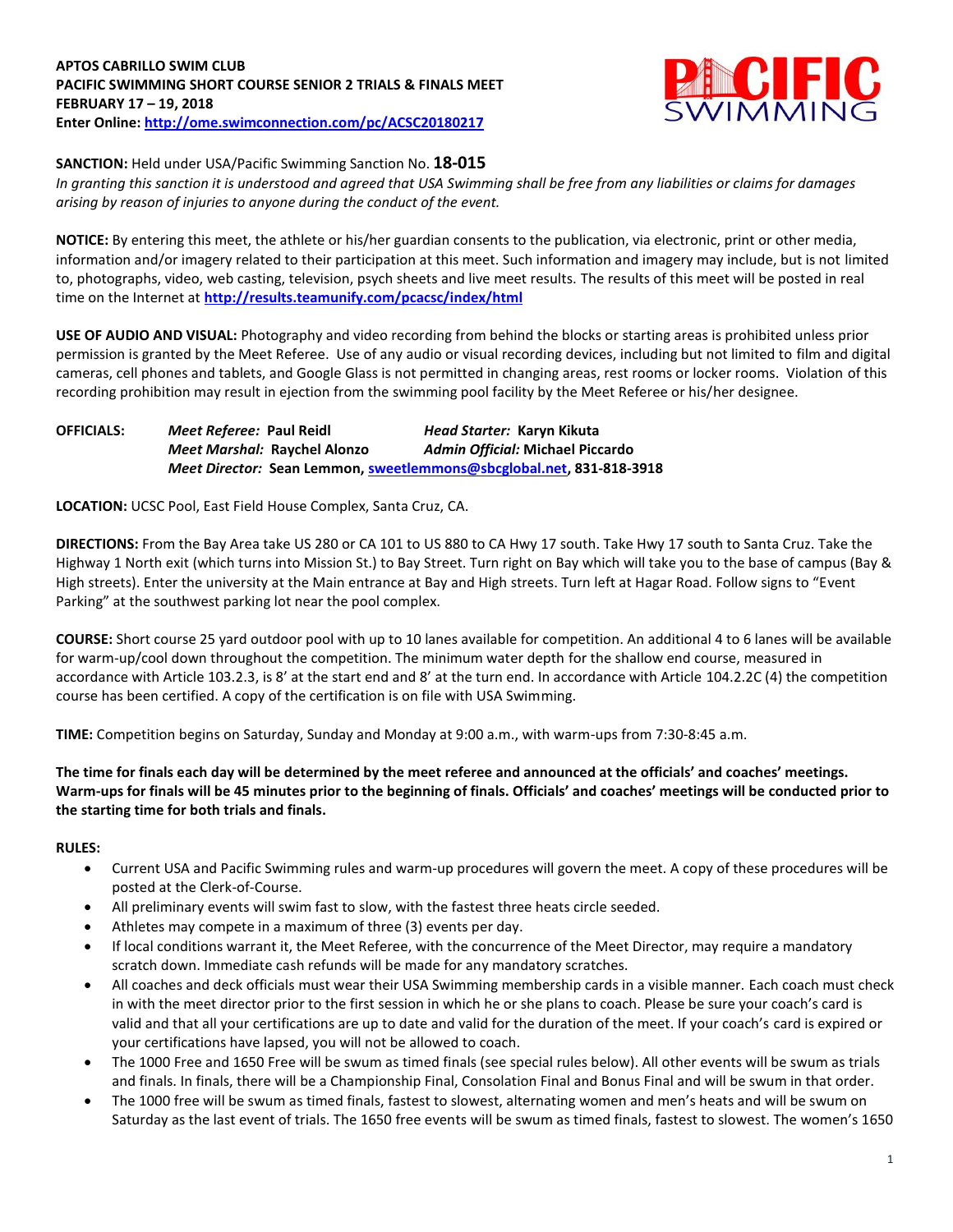free will be swum as the last event of trials on Sunday. The men's 1650 free will be swum as the last event of trials on Monday.

Athletes must provide counters for the 500 Free, and timers and counters for the 1000 free and 1650 free.

**ATTENTION HIGH SCHOOL ATHLETES:** If you are a high school athlete in season, you need to be Unattached from this meet. It is the athlete's responsibility to be Unattached from this meet. You can unattach at the meet if necessary. This does not apply to athletes swimming under the rules of the Nevada Interscholastic Activities Association (NIAA).

**UNACCOMPANIED ATHLETES:** Any USA-S athlete-member competing at the meet must be accompanied by a USA Swimming member-coach for the purposes of athlete supervision during warm-up, competition and warm-down. If a coach-member of the athlete's USA-S Club does not attend the meet to serve in said supervisory capacity, it is the responsibility of the athlete or the athlete's legal guardian to arrange for supervision by a USA-S member-coach. The Meet Director or Meet Referee may assist the athlete in making arrangements for such supervision; however, it is recommended that such arrangements be made in advance of the meet by the athlete's USA-S Club Member-Coach.

**RACING STARTS:** Athletes must be certified by a USA-S member-coach as being proficient in performing a racing start, or must start the race in the water. It is the responsibility of the athlete or the athlete's legal guardian to ensure compliance with this requirement.

# **RESTRICTIONS:**

- Smoking and the use of other tobacco products is prohibited on the pool deck, in the locker rooms, in Spectator seating, on standing areas and in all areas used by athletes, during the meet and during warm-up periods.
- Sale and use of alcoholic beverages is prohibited in all areas of the meet venue.
- No glass containers are allowed in the meet venue.
- Changing into or out of swimsuits other than in locker rooms or other designated areas is prohibited.
- Destructive devices, to include but not limited to, explosive devices and equipment, firearms (open or concealed), blades, knives, mace, stun guns and blunt objects are strictly prohibited in the swimming facility and its surrounding areas. If observed, the Meet Referee or his/her designee may ask that these devices be stored safely away from the public or removed from the facility. Noncompliance may result in the reporting to law enforcement authorities and ejection from the facility. Law enforcement officers (LEO) are exempt per applicable laws.
- Operation of a drone, or any other flying apparatus, is prohibited over the venue (pools, athlete/coach areas, spectator areas and open ceiling locker rooms) any time athletes, coaches, officials and/or spectators are present.
- In accordance with Pacific Swimming Safety standards, absolutely no propane heaters will be allowed on the pool deck or in the fenced pool area regardless of the air temperature. Please do not ask for permission to set up a propane heater on the pool deck. Propane heaters set up outside the fenced pool area are permitted as long as their use and operation are safe. Safety is to be determined in the sole discretion of the meet director (or university personnel).

### **ELIGIBILITY:**

- Athletes must be current members of USA-S and enter their name and registration number on the meet entry card as they are shown on their Registration Card. If this is not done, it may be difficult to match the athlete with the registration and times database. The meet host will check all athlete registrations against the SWIMS database and if not found to be registered, the Meet Director shall accept the registration at the meet (a \$10 surcharge will be added to the regular registration fee). Duplicate registrations will be refunded by mail.
- Athletes under the age of 12 years are not eligible to compete.
- Athletes must meet the SR 2 time standards as outlined by Pacific Swimming time verification procedures. No Refunds will be given if a time cannot be proven.
- Athletes may enter up to four (4) bonus events. Athletes must meet the minimum Senior Open time standard for bonus events.
- 12 year old athletes may not enter bonus events.
- Disabled athletes are welcome to attend this meet and should contact the Meet Director or Meet Referee regarding special accommodations.
- No time conversions will be accepted.
- Entries with "NO TIME" will be rejected.

**SEEDING:** Event seeding will be in the following order: conforming short course yards, non-conforming long course meters, and non-conforming short course meters. USA Swimming rules 207.11.7B. See Rules for distance events seeding.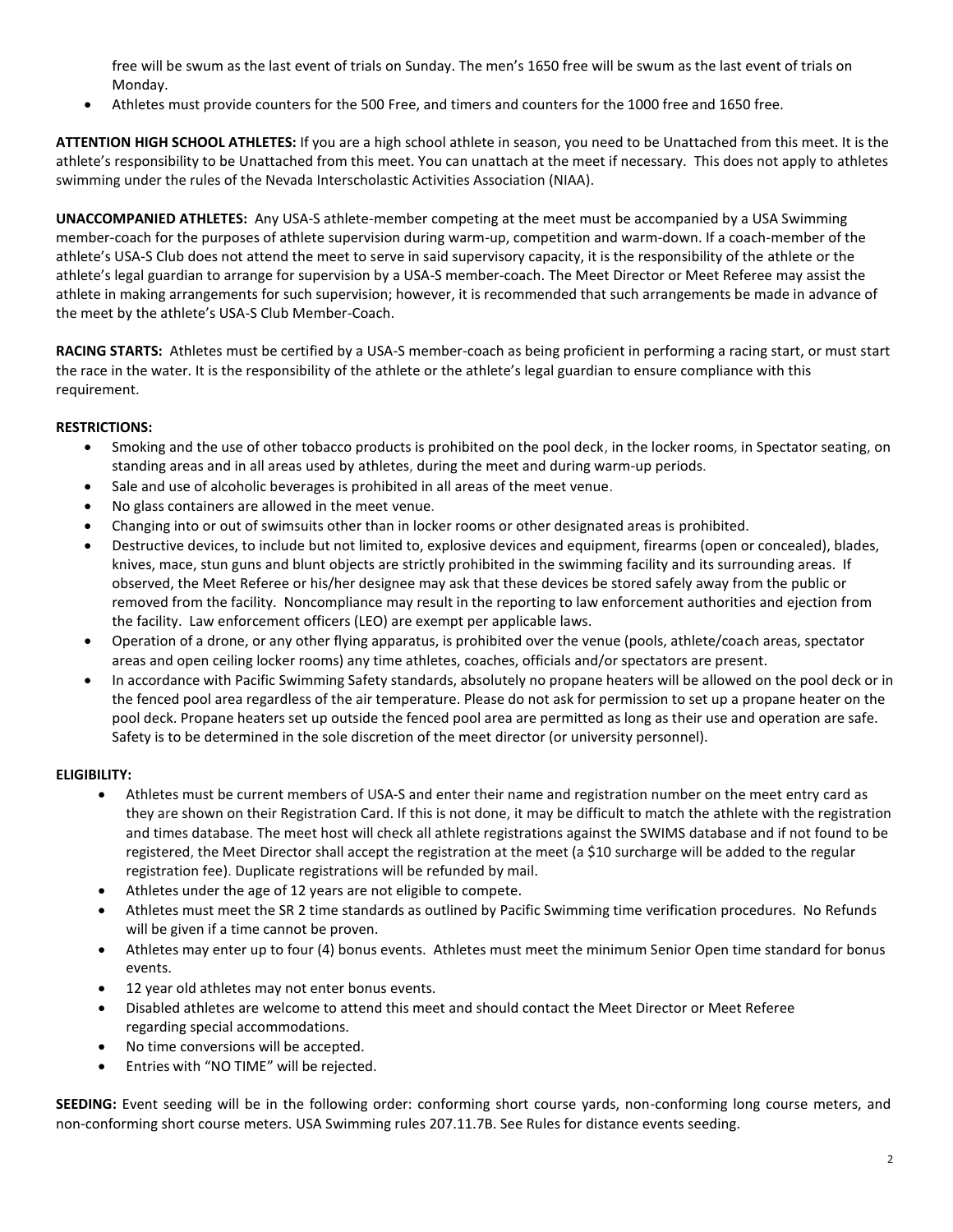**CHECK-IN:** The meet will be deck seeded. Athletes must check-in at the Clerk-of-Course. No event shall be closed more than 30 minutes before the scheduled start of the session. Close of check‐in for all events shall be no more than 60 minutes before the estimated time of the start of the first heat of the event. Athletes who do not check-in will not be allowed to compete in the event.

**SCRATCH RULE:** Athletes entered in a timed final individual event that is seeded on the deck that have checked in for that event, must swim in the event unless they notify the clerk of the course before seeding for that event has begun that they wish to scratch. Failure to swim an event will result in being barred from their next individual event.

**FINALS – POSITIVE CHECK-IN**: Athletes may check-in or declare their intent to swim finals for that day at the beginning competition for that day. Athletes must check-in or declare their intent to compete in consolation finals or finals within 30 minutes of the posting of results. In the case where an athlete declares their intent to swim they must declare their final intention within 30 minutes after the posting of results for their last individual preliminary event. Athletes not returning to declare their intention will be seeded into the event. In a positive check-in trials & finals meets any athlete checking in for a Bonus, Consolation, or Final race in an individual event who fails to show in said Bonus, Consolation or Final race prior to calling of the alternate shall be barred from further competition for the remainder of the meet. If the No-Show occurs on the last day that the athlete is entered in an individual event in the meet, and no other individual event penalty is applicable, the athlete shall then be fined \$100.00. The fine will be increased to \$150.00 if after 30 days of receiving the letter of notification the party has not made the payment.

 Exceptions: No Penalty shall apply for failure to withdraw or compete in an individual event if: (i) the referee is notified in the event of illness or injury and accepts the proof thereof. (ii) It is determined that the No-Show is caused by circumstances beyond the control of the athlete. (iii) The athlete is an alternate for any level of finals.

**ENTRY FEES:** \$6.50 per individual event plus an \$8.00 per athlete participation fee. Entries will be rejected if payment is not sent at time of request. No late entries will be accepted. No refunds will be made, except mandatory scratch downs.

**ONLINE ENTRIES:** To enter online go to **<http://ome.swimconnection.com/pc/acsc201802187>** to receive an immediate entry confirmation. This method requires payment by credit card. Swim Connection LLC charges a processing fee for this service, equal to \$1 per athlete plus 5% of the total Entry Fees. Please note that the processing fee is a separate fee from the Entry Fees. If you do not wish to pay the processing fee, enter the meet using a mail entry. **Entering online is a convenience, is completely voluntary, and is in no way required or expected of an athlete by Pacific Swimming.** Online entries will be accepted through **Wednesday, February 7 th, 2018.**

**MAILED OR HAND DELIVERED ENTRIES:** Entries must be on the attached consolidated entry form. Forms must be filled out completely and printed clearly with athlete's best time. Entries must be entered using the current Pacific Swimming procedure: and postmarked by midnight, Monday, February 5<sup>th</sup>, 2018 or hand delivered by 6:30 p.m. Wednesday, February 7<sup>th</sup>, 2018. Requests for confirmation of receipt of entries should include a self-addressed envelope.

|  |  | Make checks payable to: Aptos Cabrillo Swim Club |  |
|--|--|--------------------------------------------------|--|
|--|--|--------------------------------------------------|--|

**Mail entries to: Sean Lemmon Hand deliver entries to: Sean Lemmon 202 Sidesaddle Circle 202 Sidesaddle Circle Scotts Valley, CA 95066 Scotts Valley, CA 95066**

**AWARDS:** None.

**ADMISSION:** Free. A 3 day program will be available for \$5.00

**HOSPITALITY:** Hospitality available for coaches, officials, timers, and volunteers. Lunches will be provided for coaches and working deck officials. There will be a snack bar.

**LODGING: TBD**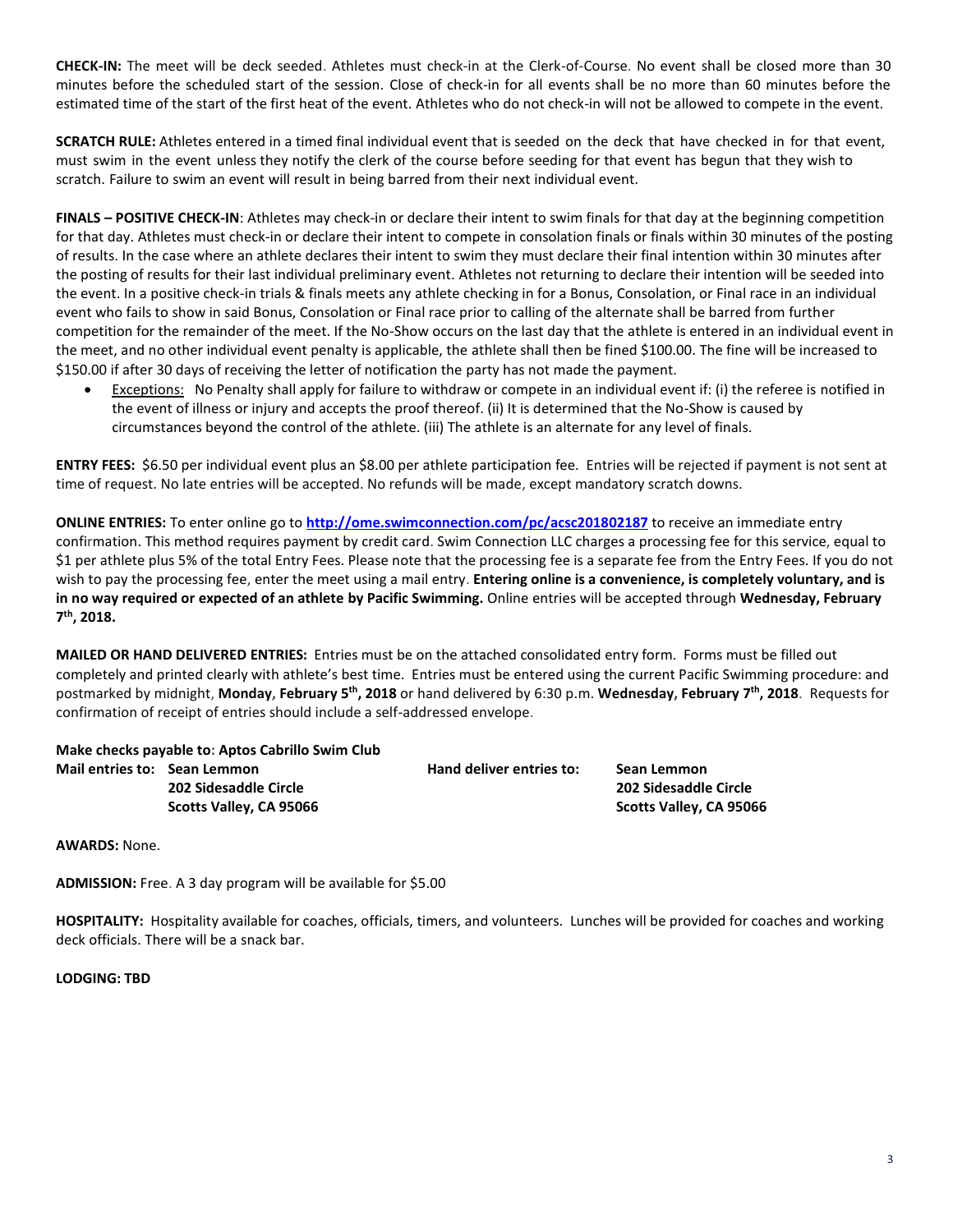#### **ORDER OF EVENTS**

### **Time Standards can be found at**

# <http://www.pacswim.org/swim-meet-times/standards>

| Event# | <b>Description</b> | Event# |
|--------|--------------------|--------|
|        | 100 Breast         | 2      |
| 3      | 200 Free           |        |
| 5      | <b>100 Fly</b>     | 6      |
|        | 200 IM             | 8      |
| q      | 1000 Free          | 10     |

#### **Saturday, February 17, 2018**

*Events 9 and 10 will be swum as timed finals during the "trials" session.*

| Event # | <b>Description</b> | Event# |  |  |
|---------|--------------------|--------|--|--|
| 11      | 400 IM             | 12     |  |  |
| 13      | 50 Free            | 14     |  |  |
| 15      | 200 Breast         | 16     |  |  |
| 17      | 200 Back           | 18     |  |  |
| 101     | Women's 1650 Free  |        |  |  |

#### **Sunday February 18, 2018**

*Event 101 will be swum as a timed final during the "trials" session.*

| $10101100$ $y$ , $1001001$ $y$ $10$ , $2010$ |                    |        |  |  |  |  |  |  |
|----------------------------------------------|--------------------|--------|--|--|--|--|--|--|
| Event#                                       | <b>Description</b> | Event# |  |  |  |  |  |  |
| 19                                           | <b>500 Free</b>    | 20     |  |  |  |  |  |  |
| 21                                           | 100 Back           | 22     |  |  |  |  |  |  |
| 23                                           | 200 Fly            | 24     |  |  |  |  |  |  |
| 25                                           | 100 Free           | 26     |  |  |  |  |  |  |
|                                              | Men's 1650 Free    | 102    |  |  |  |  |  |  |

# **Monday, February 19, 2018**

*Event 102 will be swum as a timed final during the "trials" session.*